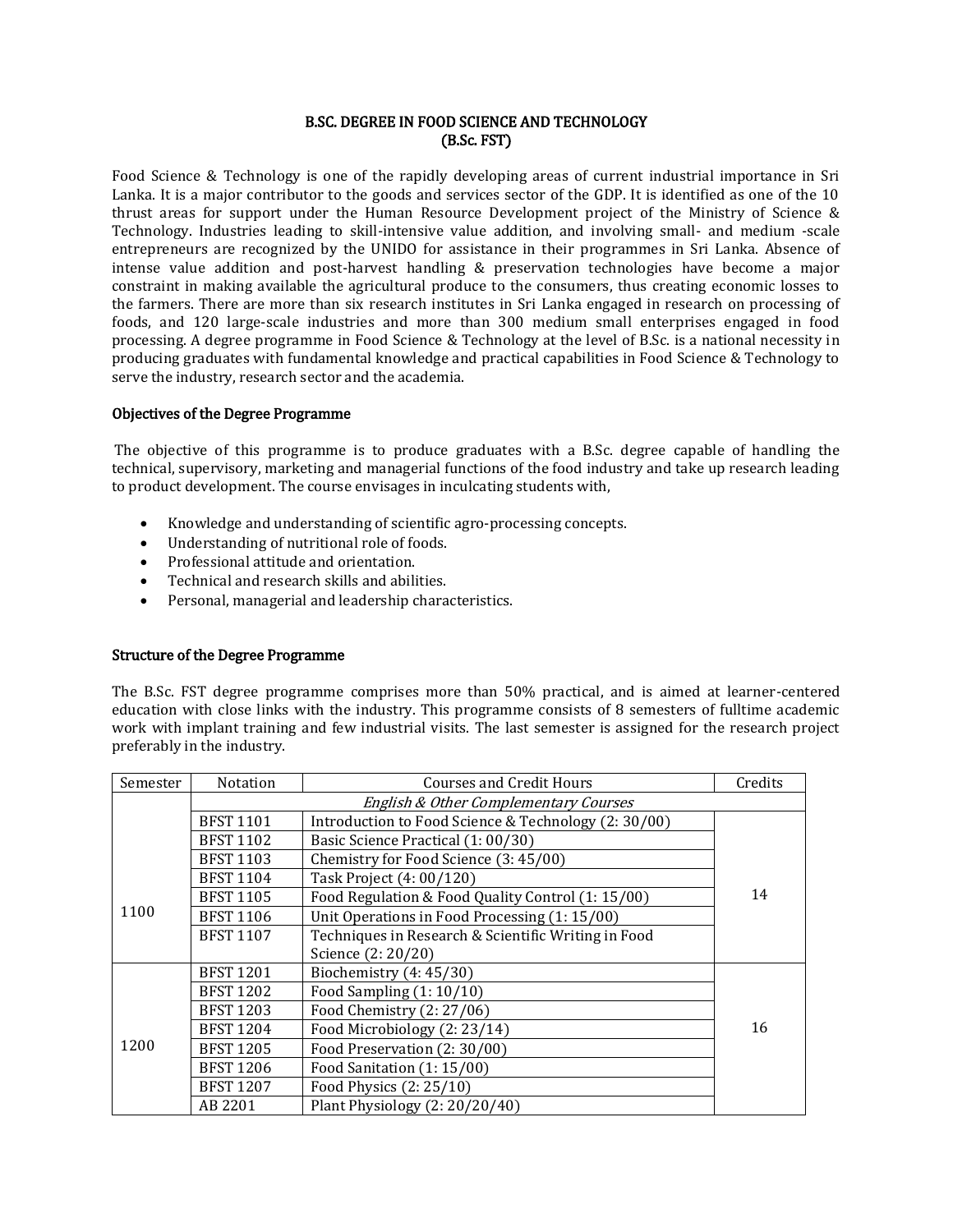| 2100 | <b>BFST 2101</b> | Food Analysis (4: 40/40)                                   |       |
|------|------------------|------------------------------------------------------------|-------|
|      | <b>BFST 2102</b> | Seminar in Food Science & Technology (1:3/24)              |       |
|      | <b>BFST 2103</b> | Sensory Evaluation of Foods (1:12/06)                      |       |
|      | <b>BFST 2104</b> | Applied Mechanics (2:30/00)                                |       |
|      | <b>BFST 2105</b> | Principles of Human Nutrition (2: 30/00)                   |       |
|      | EB 2101          | Principles of Economics (3: 40/10/40)                      | 18    |
|      | CS 2102          | Handling of Products from Perennial, Field & Horticultural |       |
|      |                  | Crops (3:30/3000)                                          |       |
|      | AB 2111          | Post harvest Biology (2: 15/30/25)                         |       |
|      |                  |                                                            |       |
|      | <b>BFST 2201</b> | Food & Nutrition (2:30/00)                                 |       |
|      | <b>BFST 2202</b> | Kernal and Nut Products (1:15/00) OPTIONAL                 |       |
|      | <b>BFST 2203</b> | Food Proteins and Hydrocolloids (1:15/00) OPTIONAL         |       |
|      | <b>BFST 2204</b> | Study Report on Market Foods or Processing Potential of    |       |
|      |                  | an Agricultural Commodity (2:2/56)                         |       |
| 2200 | <b>BFST 2205</b> | Food Safety (2: 28/04)                                     |       |
|      | <b>BFST 2206</b> | Processing of Beverages (2: 30/00) OPTIONAL                |       |
|      | <b>BFST 2207</b> | Edible Lipid Technology (1:15/00) OPTIONAL                 | 18    |
|      | <b>BFST 2208</b> | Chemistry and Technology of Essences & Flavors in Food     |       |
|      |                  | (2:30/00) OPTIONAL                                         | C: 9  |
|      | EX 2201          | Principles of Human Behaviour (3: 40/10)                   | 0:9   |
|      | AE 3204          | Energy and Waste Management (2: 20/20) OPTIONAL            |       |
|      | <b>BFST 3101</b> | Post-harvest Technology of Fruits and Vegetables (2:       |       |
| 3100 |                  | 20/20                                                      |       |
|      | <b>BFST 3102</b> | Group Project (3: 00/45)                                   |       |
|      | <b>BFST3103</b>  | Food Packaging (1: 15/00)                                  | 20    |
|      | <b>BFST 3104</b> | Food Process Engineering (2: 20/20)                        | C: 19 |
|      | <b>BFST 3105</b> | Food processing for Product Development (2:30/00)          | 0:01  |
|      | <b>BFST 3106</b> | Foods for the Future (1: 15/00) OPTIONAL                   |       |
|      | AB 3101          | Insect Pests of Crops (2: 15/30)                           |       |
|      | AB 4114          | Post-harvest Pathology (1:10/10)                           |       |
|      | EB 3101          | Business Creation and Management (2: /30/35)               |       |
|      | AS 3101          | Animal Products Processing Technology (2:15/30)            |       |
|      | CS 3102          | Statistical Methods I (2:30/00/15)                         |       |